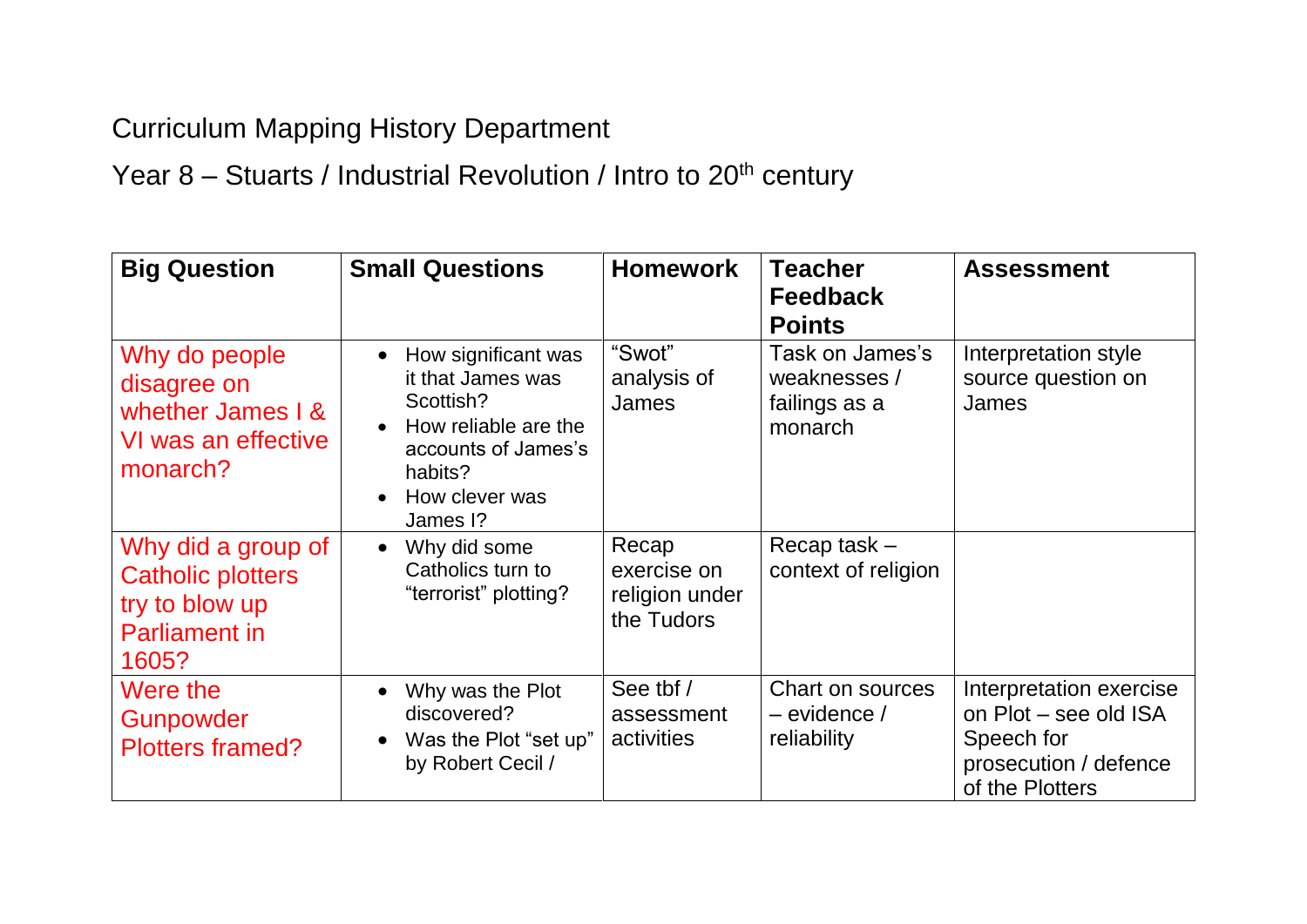|                                                         | James's<br>government?                                                                                                                                                                                                                                                 | <b>Watch Nick</b><br><b>Knowles</b><br>programme on<br>Firefly – what<br>does this<br>suggest?                                                                                                                                          |                                                                           |                                                                                                                                                                                 |
|---------------------------------------------------------|------------------------------------------------------------------------------------------------------------------------------------------------------------------------------------------------------------------------------------------------------------------------|-----------------------------------------------------------------------------------------------------------------------------------------------------------------------------------------------------------------------------------------|---------------------------------------------------------------------------|---------------------------------------------------------------------------------------------------------------------------------------------------------------------------------|
| Why did Civil War<br>break out in 1642?                 | Why was Charles I<br>$\bullet$<br>an ineffective<br>monarch?<br>How was religion a<br>$\bullet$<br>key factor in the<br>coming of Civil War?<br>Why was Ship<br>Money<br>controversial?<br>How did events in<br>Scotland and Ireland<br>help trigger the Civil<br>War? | <b>Exercises</b><br>based on<br>portraits<br>Summary /<br>mind map<br>exercise of<br>finance and<br>the personal<br>Rule<br>Chart of<br>causes of Civil<br>War 1640-42<br>eg Irish<br>Rebellion /<br>Grand<br>Remonstrance<br>5 Members | <b>Factual exercises</b><br>on Personal Rule<br>eg finances /<br>religion | Justification of /<br>interview with either<br>Charles or John Pym,<br>explaining why their<br>side was right<br>"3 Sources" style<br>question on causes of<br><b>Civil War</b> |
| What was fighting<br>like in the English<br>Civil wars? | What were the roles<br>of pikemen /<br>musketeers /<br>cavalry?                                                                                                                                                                                                        | Revise for<br>factual test                                                                                                                                                                                                              | Factual tasks on<br>different elements<br>within armies                   | Why did Parliament<br>win the Civil War?                                                                                                                                        |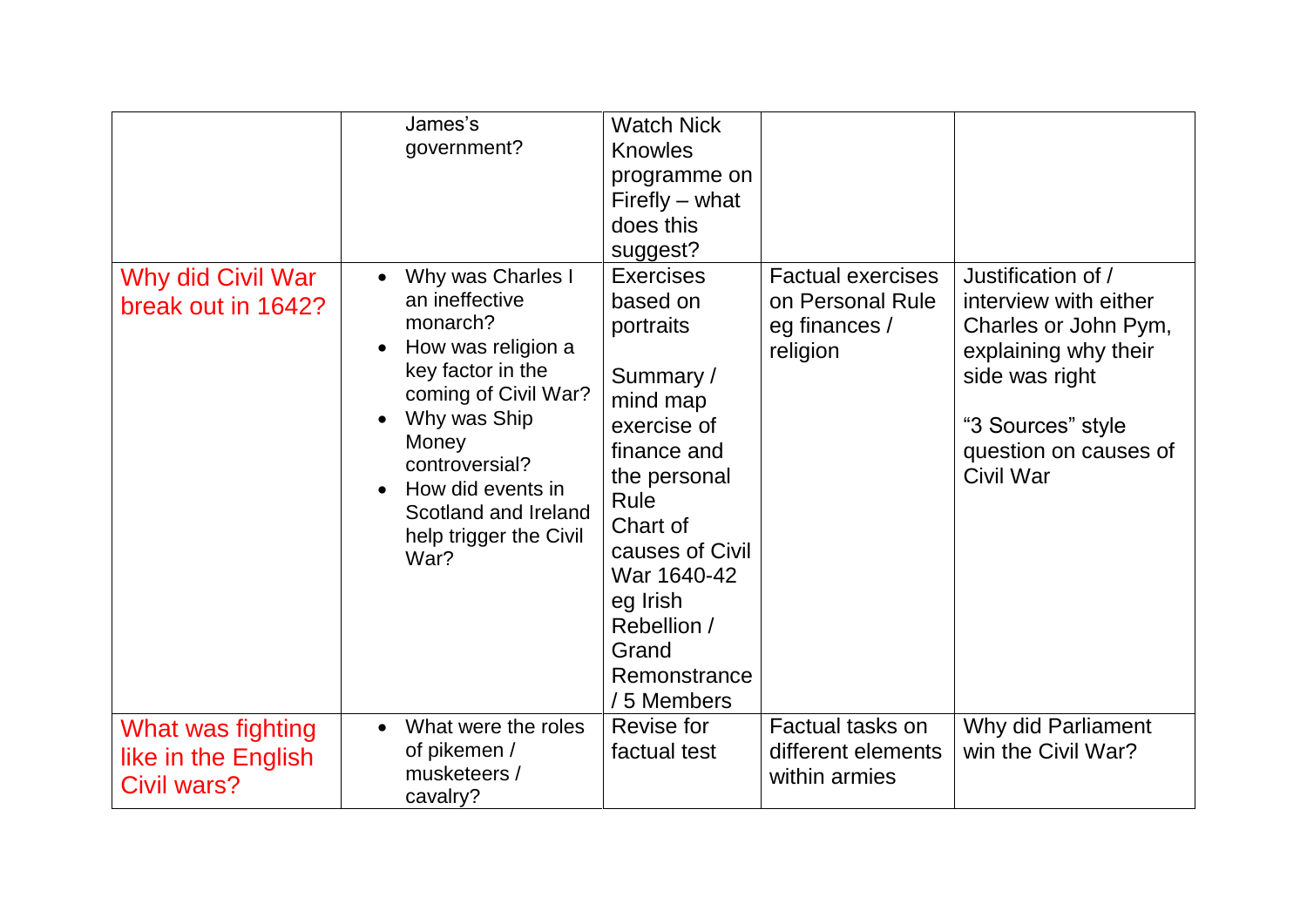|                               | Why did the new<br>$\bullet$<br>Model Army win the<br>war?<br>What impact did the<br>Civil War have on<br>civilians?                                                                   | Take one type<br>of soldier and<br>explain<br>equipment /<br>weapons $/$<br>tactics and<br>role | Source based<br>task on impact of<br>the war on<br>civilians                      | Creative writing on<br>nature of Civil War        |
|-------------------------------|----------------------------------------------------------------------------------------------------------------------------------------------------------------------------------------|-------------------------------------------------------------------------------------------------|-----------------------------------------------------------------------------------|---------------------------------------------------|
|                               |                                                                                                                                                                                        | Do exercises<br>on impact on<br>civilians                                                       |                                                                                   |                                                   |
|                               |                                                                                                                                                                                        | Source<br>evaluation<br>style<br>questions on<br>impact of civil<br>war                         |                                                                                   |                                                   |
| Why was the King<br>executed? | What happened at<br>$\bullet$<br>the trial and<br>execution?<br>Was there an<br>$\bullet$<br>alternative?<br>Why did the King<br>wear two shirts?<br>Did most people<br>agree with the | As tbf / ass                                                                                    | Factual task / quiz<br>on key elements<br>eg Pride's Purge /<br>trial / execution | Source based<br>questions on trial /<br>execution |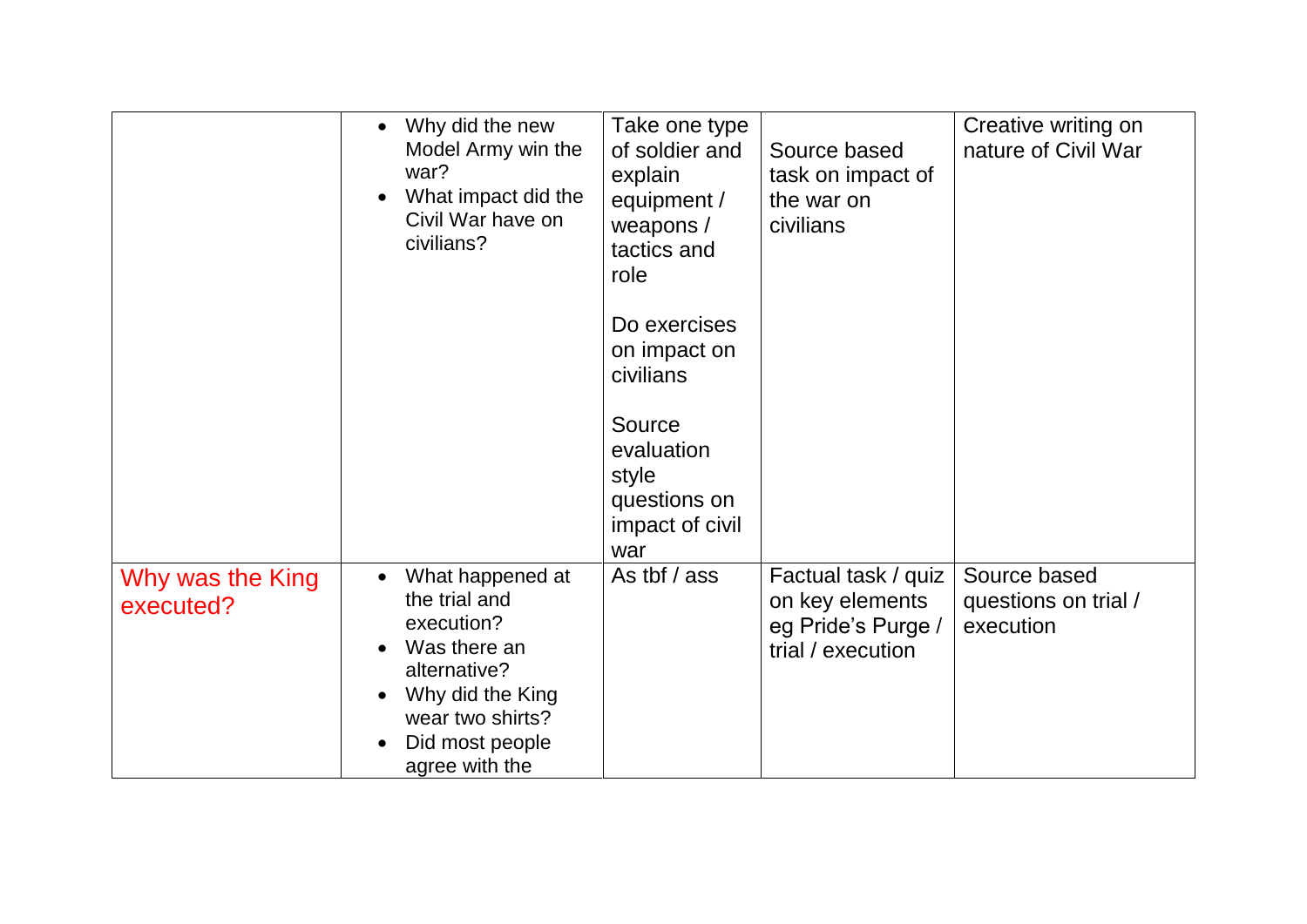|                                                                                                    | execution of the<br>King?                                                                                                                                                                                                                                 |                                                                                                                     |                                                                                                                                           |                                                                                |
|----------------------------------------------------------------------------------------------------|-----------------------------------------------------------------------------------------------------------------------------------------------------------------------------------------------------------------------------------------------------------|---------------------------------------------------------------------------------------------------------------------|-------------------------------------------------------------------------------------------------------------------------------------------|--------------------------------------------------------------------------------|
| <b>Was Oliver</b><br>Cromwell a "hero"<br>or "villain" [and<br>why do people<br>(still) disagree?] | Why did / do some<br>$\bullet$<br>people think of<br>Cromwell as a hero<br>and others as a<br>villain?<br>Was Cromwell a war<br>criminal in Ireland?<br>Did Cromwell make<br>England a more<br>tolerant society<br>(especially in regard<br>to religion)? | <b>Ireland tasks</b><br>Source based<br>tasks / images<br>of Cromwell -<br>why different?<br>Prep for<br>assessment | Tasks on<br>Cromwell and<br>religious toleration<br>/ Ireland / "godly<br>rule"<br>Source based<br>exercise on<br>Cromwell and<br>Ireland | Was Cromwell a<br>"Hero" or "Villain"?<br>Source based<br>interpretation essay |
| How was London<br>affected by Plague<br>and Fire?                                                  | Why was Charles II<br>$\bullet$<br>restored to the<br>throne?<br>Who was Charles II?<br>What caused the<br>Plague?<br>What caused the<br>Fire?<br>How do we know so<br>much about both?                                                                   | Research on<br>plague / fore /<br>Glor Rev /<br><b>Scientific Rev</b>                                               | <b>Research tasks</b>                                                                                                                     | Group presentations                                                            |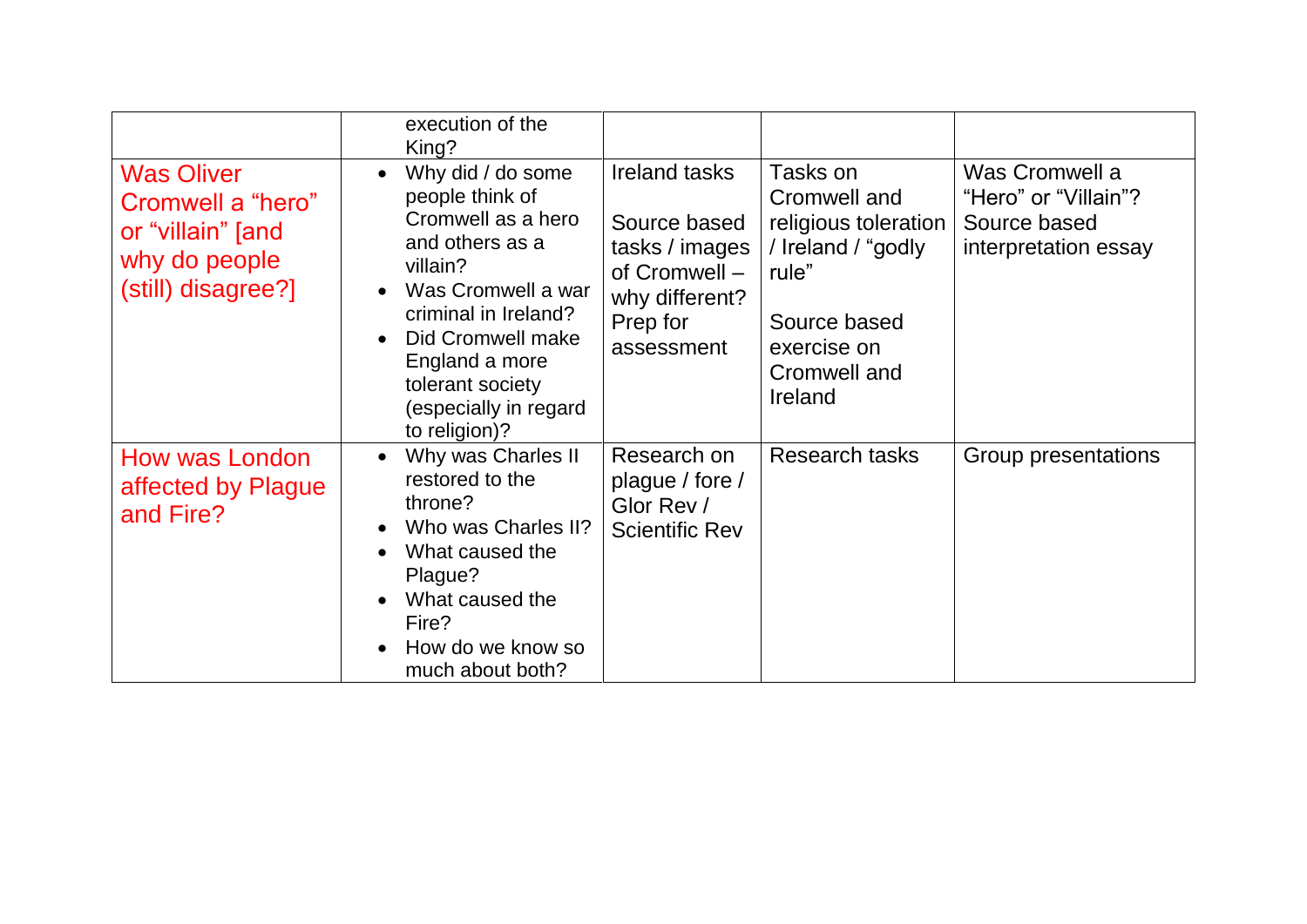| Year 8 part 2 – the Industrial Revolution |  |
|-------------------------------------------|--|
|-------------------------------------------|--|

| <b>Big Question</b>                                 | <b>Small Questions</b>                                                                                                                                             | Homework Teacher                                                                                                                      | <b>Feedback</b><br><b>Points</b>                                                                                                  | <b>Assessment</b>                                                                            |
|-----------------------------------------------------|--------------------------------------------------------------------------------------------------------------------------------------------------------------------|---------------------------------------------------------------------------------------------------------------------------------------|-----------------------------------------------------------------------------------------------------------------------------------|----------------------------------------------------------------------------------------------|
| Overview – how<br>did Britain change<br>c1750-1900? | What is meant by<br>"Industrial<br>Revolution"?<br>How was a typical<br>person of 1750<br>different to a typical<br>person of 1900?                                | Compare<br>1750 to 1900<br>– pictures<br>exercise (from<br>Heinemann)<br>Tasks on<br>specific areas<br>eg population,<br>health, work | Tasks on<br>changes in<br>particular areas<br>eg population /<br>work and industry<br>/ health and<br>medicine / role of<br>women | Tasks on significance<br>of changes                                                          |
| Why was<br>population change<br>significant?        | Why did the<br>population go up so<br>rapidly?<br>How did the<br>demography of Britain<br>change?<br>What impact did the<br>rise in population<br>have on Britain? | Se tbf $/$<br>assessment<br>exercises                                                                                                 | <b>Factual exercise</b><br>eg gap filling on<br>causes and<br>consequences of<br>population growth                                | How did rising<br>population have an<br>impact on other areas<br>/ lead to other<br>changes? |
| How and why did<br>farming change?                  | Why was<br>$\bullet$<br>improvement needed?                                                                                                                        | Tasks on<br>changes from<br>booklet                                                                                                   | Enclosure – how<br>was it a change                                                                                                | Farmer's letter                                                                              |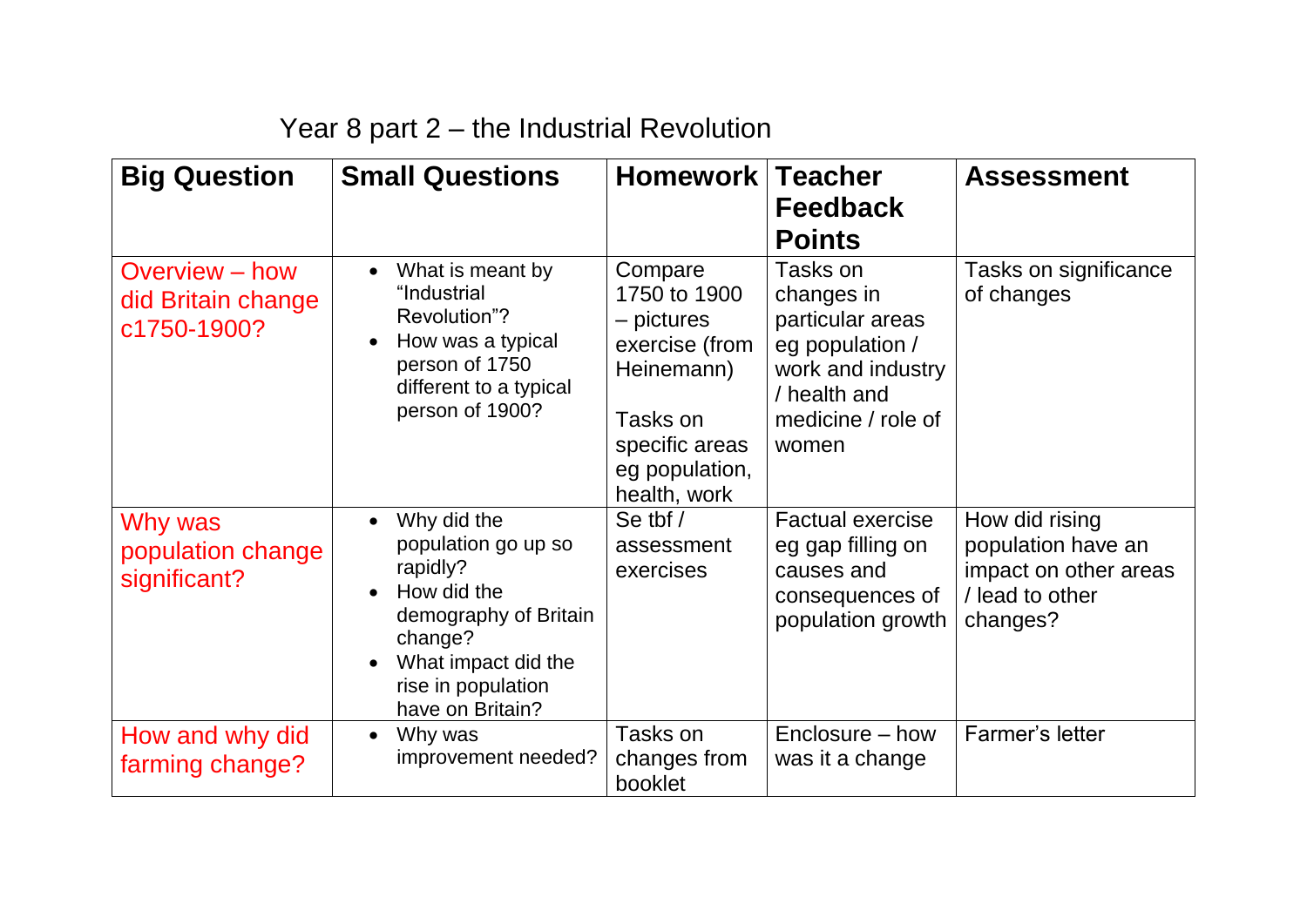|                                                                            | What was the<br>significance of<br>enclosures?<br>How did new<br>machines / new<br>techniques improve<br>farming?                                                             | Explain<br>significance of<br>enclosure /<br>who gained,<br>who lost from<br>enclosure | and why was this<br>significant?                                                                           |                                                                       |
|----------------------------------------------------------------------------|-------------------------------------------------------------------------------------------------------------------------------------------------------------------------------|----------------------------------------------------------------------------------------|------------------------------------------------------------------------------------------------------------|-----------------------------------------------------------------------|
| What was the<br>result of changes<br>to the<br>manufacture of<br>textiles? | What new machines<br>were invented in<br>textiles?<br>Why were changes in<br>textile production<br>significant?<br>What was the most<br>important change and<br>why?          | <b>Textile</b><br>machine chart                                                        | Chart on new<br>textile machines<br><b>Differences</b><br>between<br>domestic and<br>factory based<br>work | Tasks on significance<br>of changes / new<br>machines                 |
| <b>Were factories</b><br>"hell", especially<br>for children?               | Why were children<br>employed in<br>factories?<br>How / were children<br>mistreated?<br>How far can sources<br>$\bullet$<br>depicting factories in<br>this period be trusted? | As tbf<br>Child labour<br>essay as<br>assessment                                       | Source<br>evaluation tasks<br>on specific<br>sources that will<br>feed into<br>assessment                  | Interpretation essay on<br>factories and child<br>labour from old ISA |
| Why was the<br>impact of steam<br>significant?                             | What were the roles<br>of Newcomen, Watt,<br>Boulton, Murdoch?                                                                                                                | Research on<br>individuals                                                             | Factual task on<br>roles of different<br>individuals                                                       |                                                                       |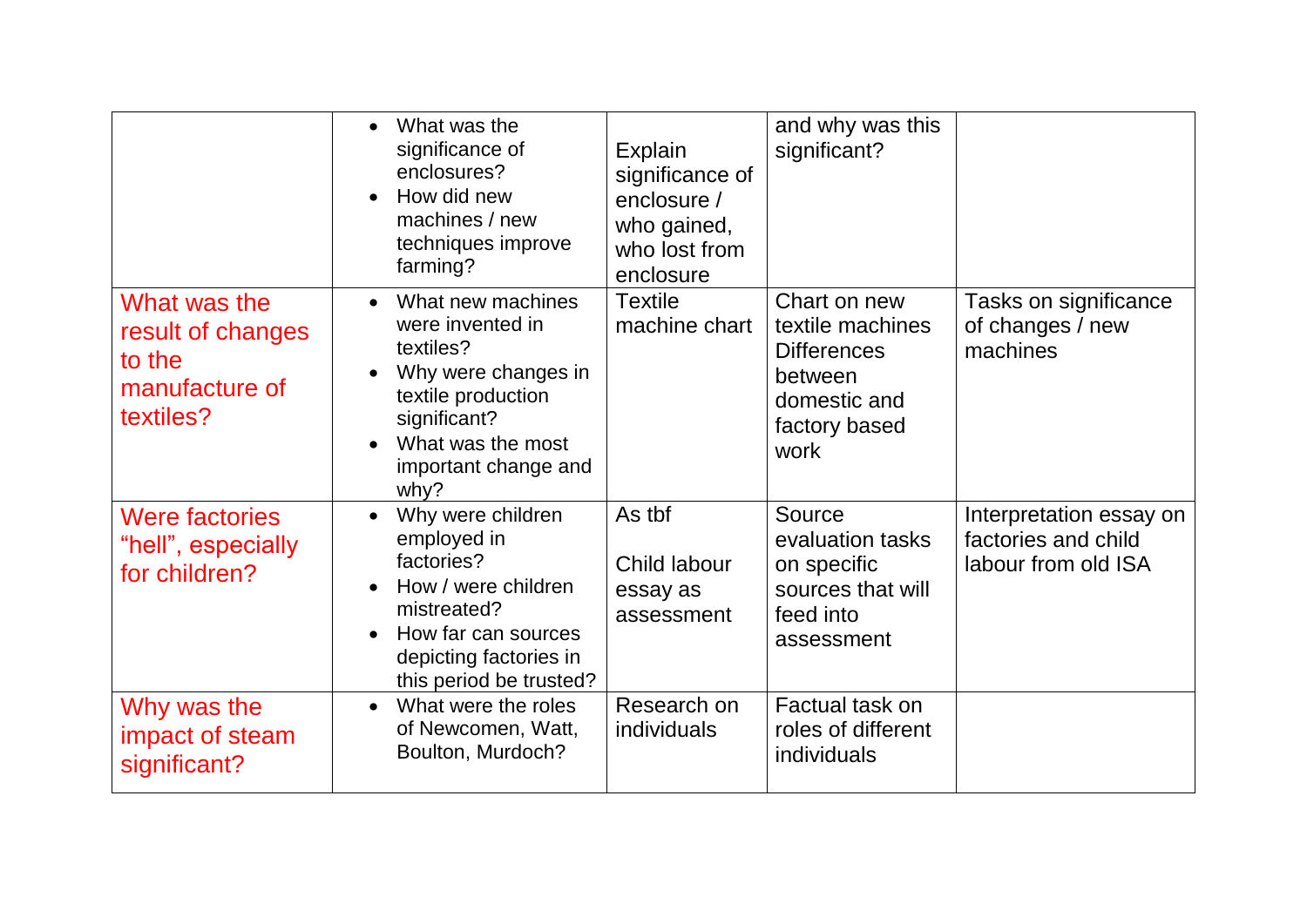|                                                                         | Why was the<br>application of steam<br>significant?                                                                                                                                                                                              | Significance of<br>steam                                                                                                     |                                                                                                            |                                                                                                            |
|-------------------------------------------------------------------------|--------------------------------------------------------------------------------------------------------------------------------------------------------------------------------------------------------------------------------------------------|------------------------------------------------------------------------------------------------------------------------------|------------------------------------------------------------------------------------------------------------|------------------------------------------------------------------------------------------------------------|
| Why were public<br>health conditions<br>so poor?                        | Why were cities so<br>crowded?<br>Why did diseases like<br>cholera spread?<br>How far are sources<br>on cholera useful or<br>reliable?                                                                                                           | Source<br>questions on<br>cholera [ass]                                                                                      | Explain why<br>disease / public<br>health was a<br>serious issue in<br>$19th$ century<br><b>Britain</b>    | Source questions on<br>cholera                                                                             |
| How did transport<br>change in the<br>period, and with<br>what results? | Why did Britain need<br>$\bullet$<br>a more effective<br>transport system in<br>the Industrial<br><b>Revolution?</b><br>What was the<br>chronology of<br>changes to transport?<br>Why did railways have<br>a particularly<br>significant impact? | <b>Timeline task</b><br>Heads and<br>tails task<br>Liverpool to<br>Manchester<br>tasks<br>Impact of<br>railways<br>questions | Chronology task<br>on improvements<br>to transport /<br>factual tasks<br>[chart] on role of<br>individuals | Question on<br>significance / impact of<br>railways<br>"Invest in the railways"<br>letter                  |
| <b>Was the British</b><br>Empire a "good<br>thing"?                     | Why did Britain<br>acquire an "Empire on<br>which the sun never<br>set"?<br>What were the effects<br>of Empire on Britain?                                                                                                                       | Empire chart<br>Research on<br>Imperial<br>figures like<br>Clive, Gordon,                                                    | Chart of positives<br>negatives of<br>Empire for both<br><b>Britain and</b><br>colonies                    | Interpretation style<br>question judgement on<br>the Empire<br>Imperial hero eg Clive,<br>Gordon - how has |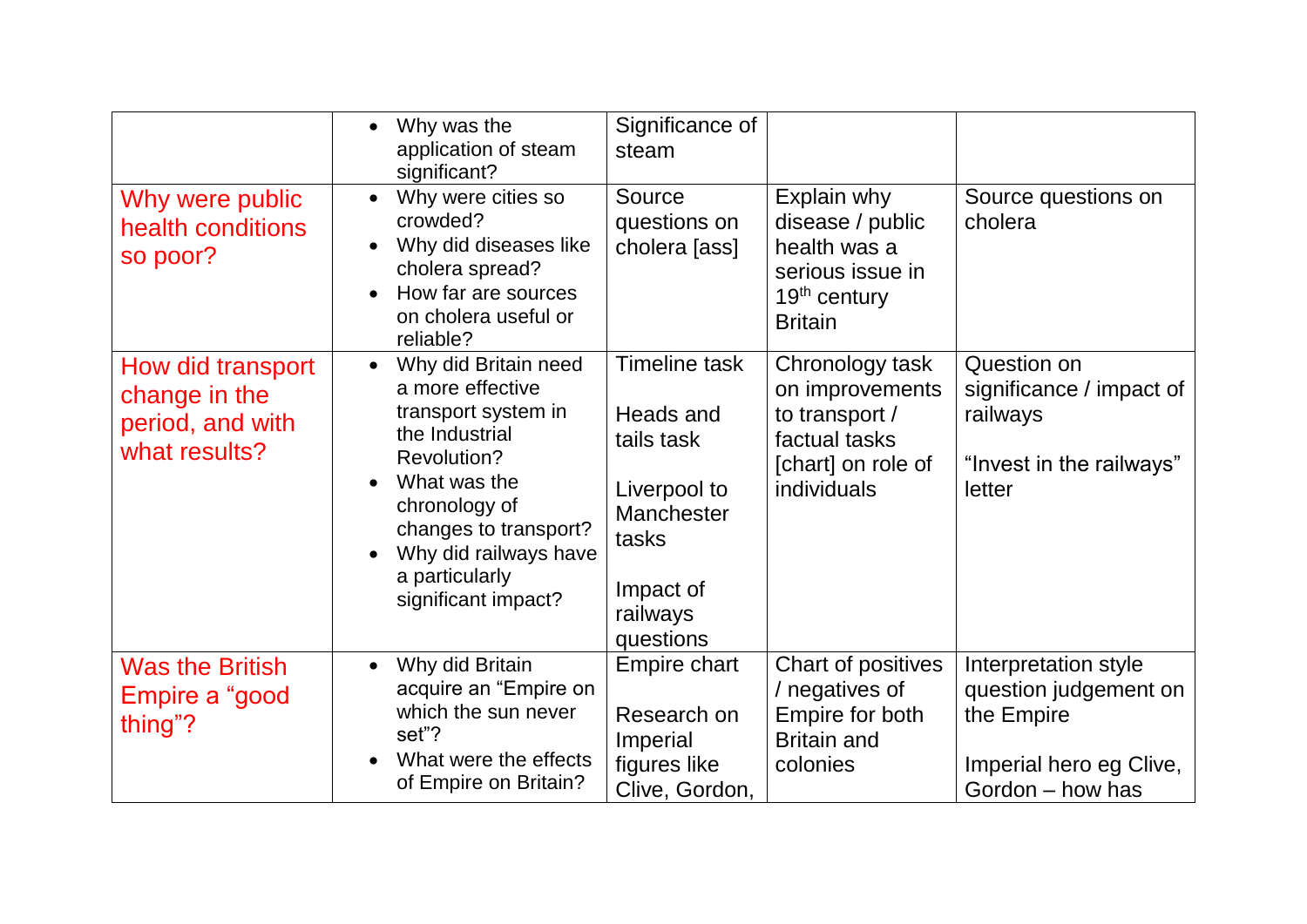|                                                                                    | What were the effects<br>of Empire on the<br>colonies?<br>What are the legacies<br>of Empire today?                                                                                        | prep for<br>assessment<br>task                                                                                               |                                                                                                                                                                  | interpretation of them<br>changed?                               |
|------------------------------------------------------------------------------------|--------------------------------------------------------------------------------------------------------------------------------------------------------------------------------------------|------------------------------------------------------------------------------------------------------------------------------|------------------------------------------------------------------------------------------------------------------------------------------------------------------|------------------------------------------------------------------|
| Why did slavery<br>grow and why<br>was it abolished?                               | Why was Britain<br>$\bullet$<br>involved in the Slave<br>Trade?<br>What was the "Middle"<br>Passage"?<br>Why was Olaudah<br>Equiano significant?<br>Why did opposition to<br>slavery grow? | Source based<br>evaluation<br>questions<br>Compare<br>different<br>elements of<br>the campaign<br>against<br>slavery         | Role of different<br>elements in<br>opposition to<br>slavery<br>Case studies of<br>pieces of<br>$e$ vidence $-$<br>Olaudah's<br>memoirs / Dido<br>Belle portrait | Source based<br>questions on slavery $-$<br>message, compare etc |
| Why were there<br>debates about<br>reforming<br><b>Parliament in the</b><br>1800s? | <b>How was Parliament</b><br>unrepresentative?<br>How significant was<br>the Great Reform Act<br>of 1832?<br>Who were the<br>Chartists?<br>How important was<br>Chartist protest?          | How is Parl<br>elected now?<br>How is this<br>different to c<br>1815?<br>Were the<br>Chartists a<br>success or a<br>failure? | Comparison of<br>Parliament in<br>1800 and today                                                                                                                 | Interpretation piece -<br>were the Chartists a<br>failure?       |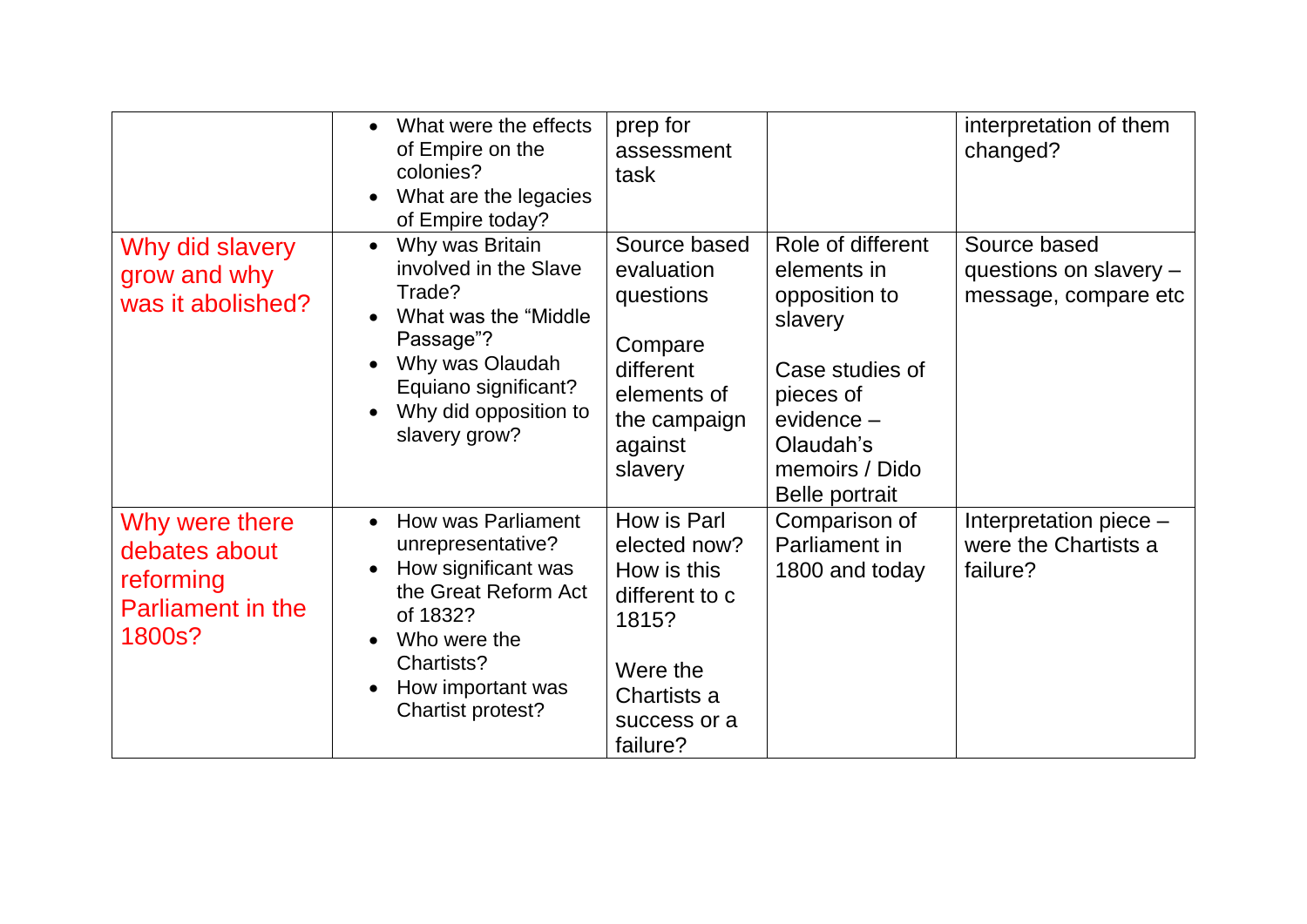| Is the term<br>"Industrial<br>Revolution" a | What do we<br>understand by the<br>term "Industrial                                                                                                                              | Prep for<br>assessment<br>essay | Summary of<br>changes /<br>continuity | Essay on how Britain<br>changed 1750 to 1900 |
|---------------------------------------------|----------------------------------------------------------------------------------------------------------------------------------------------------------------------------------|---------------------------------|---------------------------------------|----------------------------------------------|
| valid description<br>of the period?         | Revolution"?<br>What changed little in<br>the period?<br>What changes are the<br>most significant and<br>why?<br>Does the Industrial<br><b>Revolution represent</b><br>progress? |                                 |                                       | Year 8 exams                                 |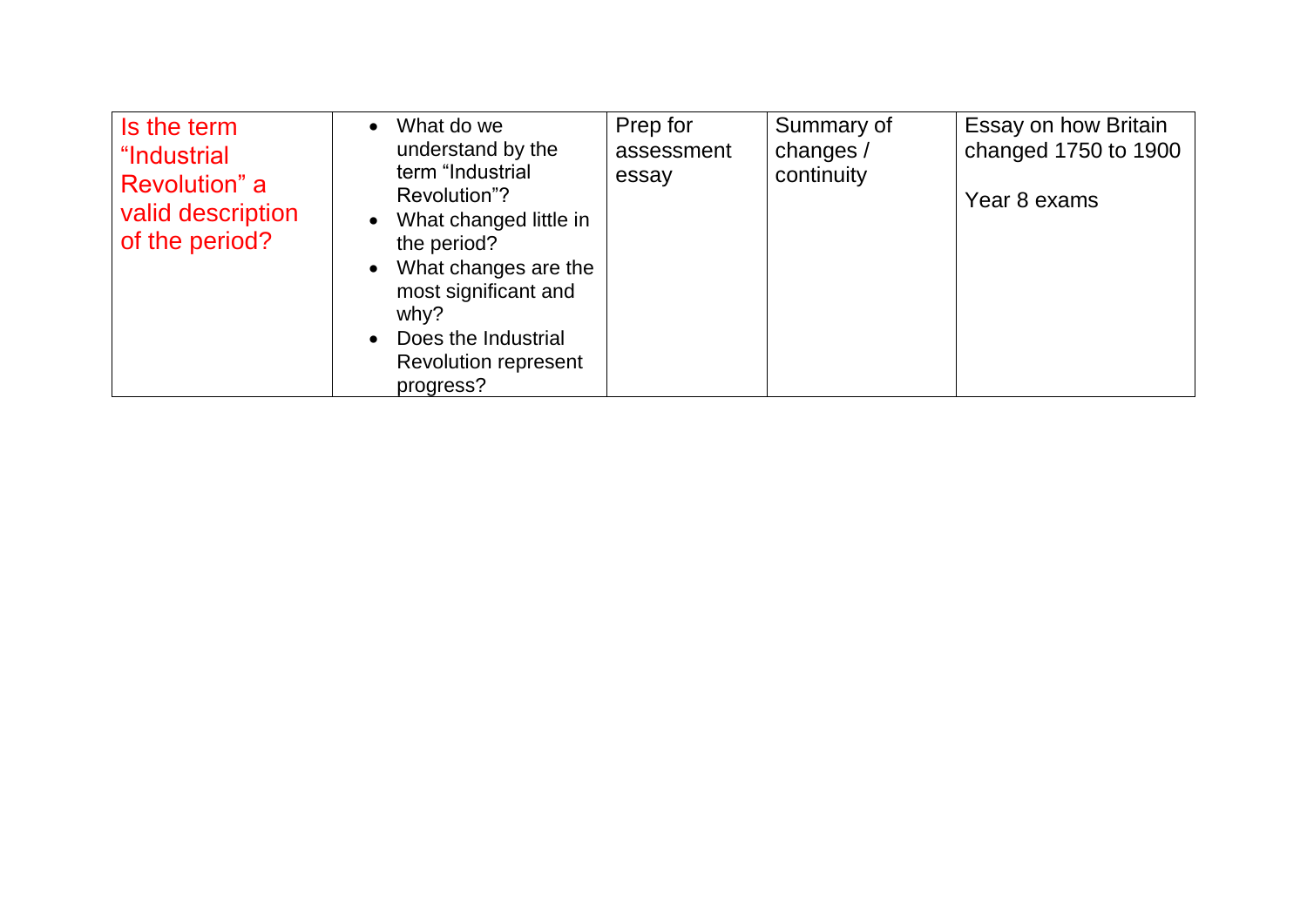| <b>Big Question</b>                                                                        | <b>Small Questions</b>                                                                                                                                                                                                                                                                                                                                                                                                                                                                                  | <b>Homework</b>                                                                                                                                                          | <b>Teacher</b><br><b>Feedback</b><br>points                                                              | <b>Assessment</b>                                                     |
|--------------------------------------------------------------------------------------------|---------------------------------------------------------------------------------------------------------------------------------------------------------------------------------------------------------------------------------------------------------------------------------------------------------------------------------------------------------------------------------------------------------------------------------------------------------------------------------------------------------|--------------------------------------------------------------------------------------------------------------------------------------------------------------------------|----------------------------------------------------------------------------------------------------------|-----------------------------------------------------------------------|
| Who did more to<br>win women the<br>$vote - the$<br>Suffragettes or<br><b>Suffragists?</b> | How had the position<br>$\bullet$<br>of women changed /<br>stayed the same in the<br>1800s?<br>Why did the<br>$\bullet$<br>disenfranchisement of<br>women become an<br>issue in the late<br>1800s?<br>What were the<br>arguments for and<br>against women voting?<br>Who were the<br>Suffragists, and how<br>did they campaign?<br>Who were the<br>$\bullet$<br>Suffragettes, and how<br>did they campaign?<br>What happened at the<br>Derby in 1913?<br>Did the actions of the<br>Suffragettes help or | Source<br>questions<br>Chart<br>summarising<br>diffs between<br>suffragettes<br>and suffragists<br><b>Watch Emily</b><br>Davison clip<br>and do<br>exercises<br>relating | <b>Differences</b><br>between<br>suffragists and<br>suffragettes<br>Exercises on<br><b>Emily Davison</b> | Source based<br>questions on<br>Suffragettes - see old<br><b>GCSE</b> |

## Britain 1900 to 1918 – introduction to the  $20<sup>th</sup>$  century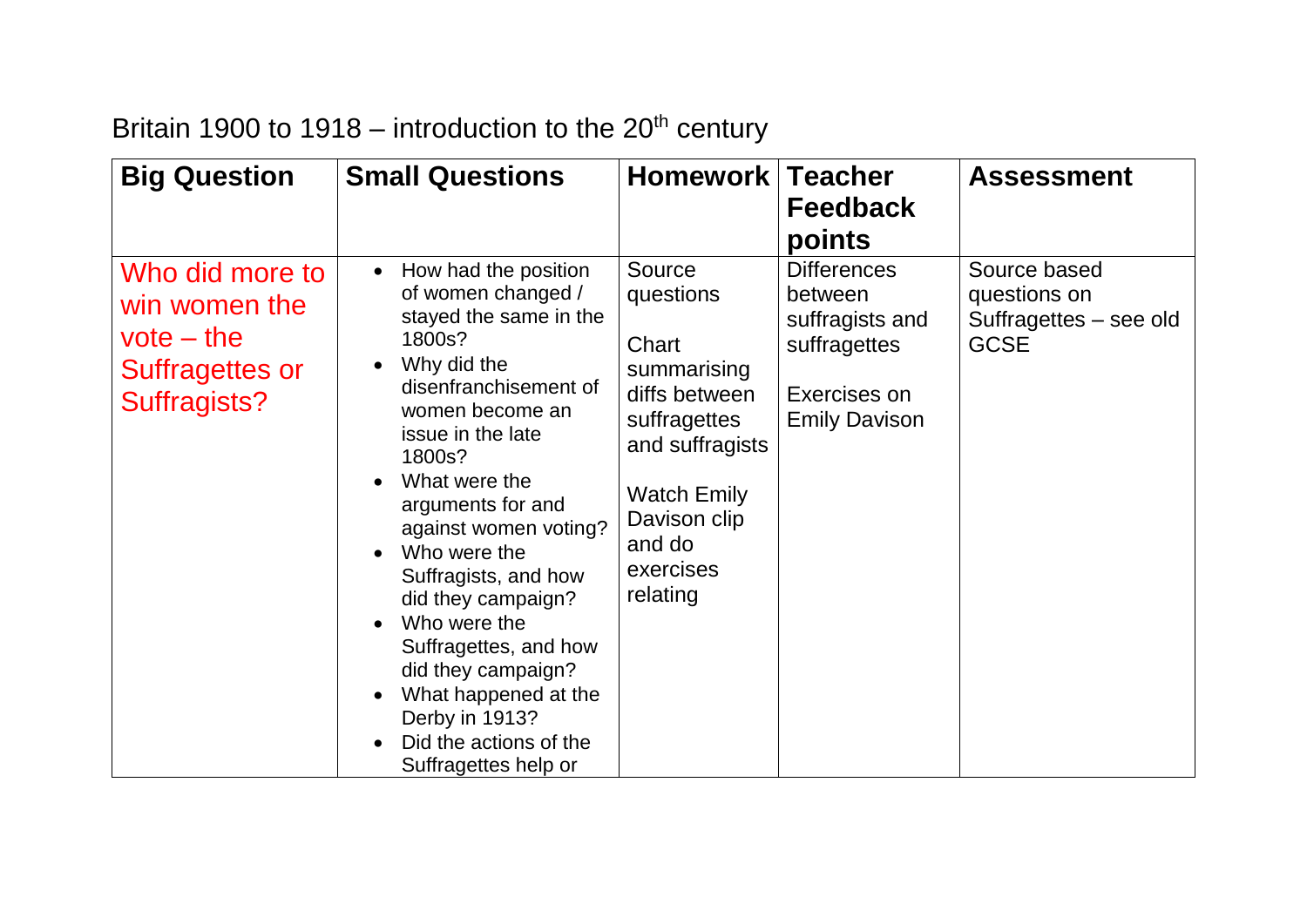|                                                              | hinder women getting<br>the vote?<br>How significant was<br>WW1 in women being<br>granted the vote?                                                                                                                                                                                                                                                                                                                                             |                                                                                        |                                                                                                                                                                       |                                  |
|--------------------------------------------------------------|-------------------------------------------------------------------------------------------------------------------------------------------------------------------------------------------------------------------------------------------------------------------------------------------------------------------------------------------------------------------------------------------------------------------------------------------------|----------------------------------------------------------------------------------------|-----------------------------------------------------------------------------------------------------------------------------------------------------------------------|----------------------------------|
| Why did WW1<br>break out in<br>1914?                         | How did rivalry<br>$\bullet$<br>between Britain and<br>Germany help create<br>the conditions for war?<br>How did rivalry<br>$\bullet$<br>between Germany and<br>France help create the<br>conditions needed for<br>war?<br>How significant was<br>$\bullet$<br>the Alliance System in<br>causing WW1?<br>What incident sparked<br>off the war?<br>If Franz Ferdinand had<br>not been shot, does<br>that mean WW1 would<br>not have taken place? | TBF/<br>assessment<br>exercises<br>Mind map of<br>causes of<br>Anglo-German<br>rivalry | Summary of<br>different factors<br>If Franz<br><b>Ferdinand had</b><br>survived<br>assassination<br>attempt, does<br>that mean WW1<br>would not have<br>occurred? EYA | Spy's report on<br>causes of WW1 |
| Why was there a<br>stalemate on the<br><b>Western Front?</b> | Why was the war not<br>$\bullet$<br>"over by Christmas"?<br>What was the nature of<br>$\bullet$<br>trench warfare?<br>What problems faced<br>soldiers in the trenches                                                                                                                                                                                                                                                                           | Source based<br>activities                                                             |                                                                                                                                                                       | Letter from the<br>trenches      |